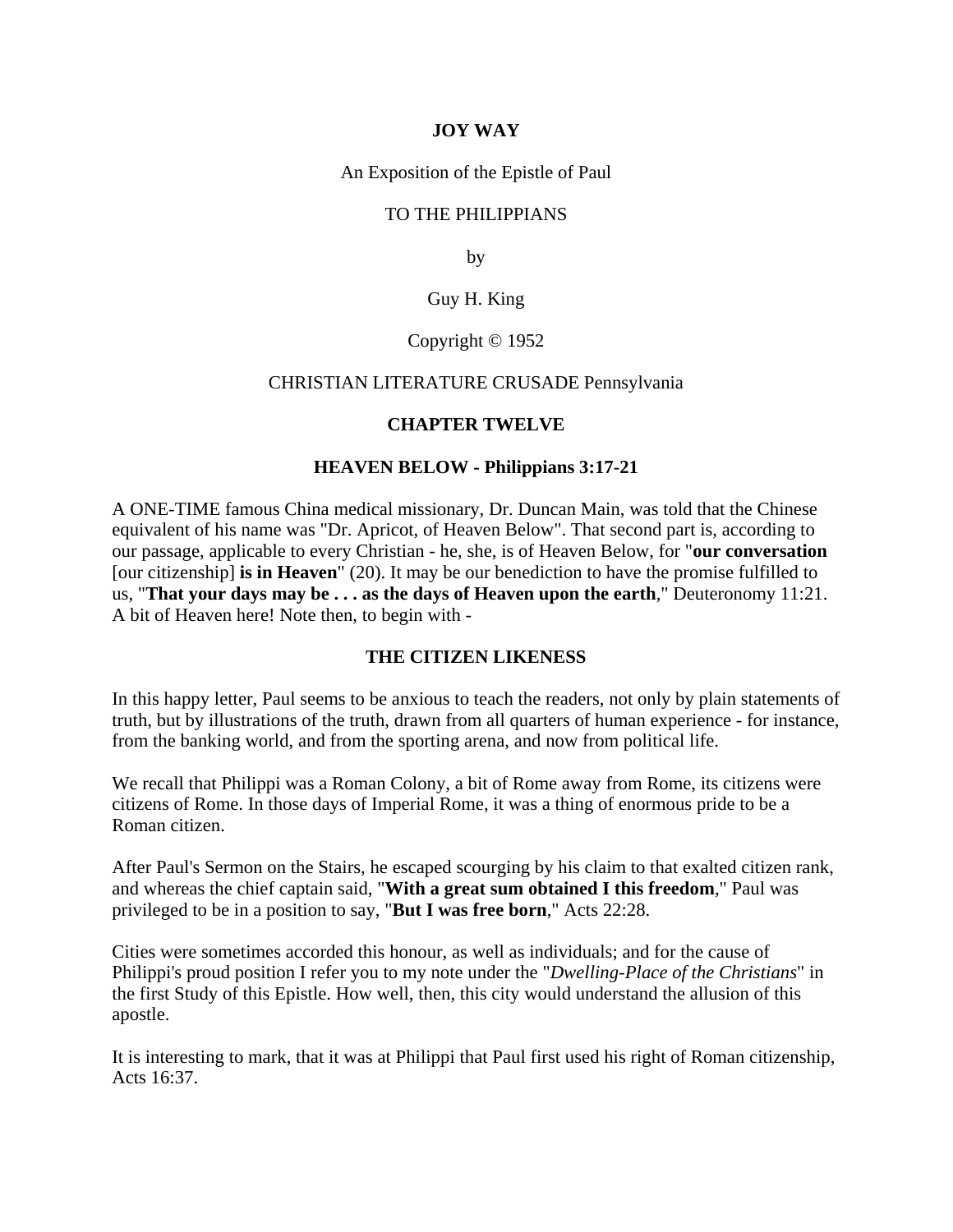Here we are, then, in this world, but not of it, John 17:16.

We don't belong here; we are sojourners and pilgrims just journeying through,

"And nightly pitch my moving tent; A day's march nearer home."

for, as another hymn says, so accurately picking up the Scripture allusions,

"I am a stranger here, Heaven is my home."

Many a Britisher, settled in Australia, still calls England "home". Many a citizen of London is serving somewhere abroad, feeling little "at home" there, is often thinking of the affairs and friends from whom, and from which, he is temporarily separated, and looking forward with keen anticipation to the time when he shall get home to the life and loved ones of his real city and country. So it is written, "**But now they desire a better country, that is, an heavenly**," Hebrews 11:16, and "**he looked for a city which hath foundations** [no dream city, figment of imagination; but real, and founded upon glorious fact], **whose builder and maker is God**", Hebrews 11:10.

That city colours all life along the road thitherward. So the Christian is given here the likeness of an absentee citizen. Wherefore consider -

# **THE CITIZEN LIFE**

The apostle has already referred to it when, in 1:27, he said, "**Only let your conversation** [your citizen behavior] **be as it becometh the gospel of Christ**". The citizen of the swell part must not live a slum life. Much of our present passage is given up, negatively or positively, to an examination of what we should live like.

*The True Citizens* - are in 3:17. Don't miss the point that they are "**Brethren . . . together**". It was a lovely feature of the first generation of Christians that "**all that believed were together**", Acts 2:44.

There was a grand togetherness - in the faith they held, in the message they proclaimed, in the unity they demonstrated, in the love they practised, in the aim they pursued, in the zeal they showed. Don't we miss that happy sense of togetherness in the church of this generation? Not looking too far, is this a characteristic of your own particular church - or are there cliques and factions among your members? Is there an aloofness, a coldness there?

Is there a warm-hearted, family spirit in the congregation? If not, are you one of the culprits? Your church will never have the richness of blessing that GOD wants you to enjoy unless, and until, you get "**together**".

We are in the Family together: why, then, should there not be an exhibition of the family spirit in a mutual love and unity together. Do you recall how Psalm 133:1 says, "**Behold, how good and**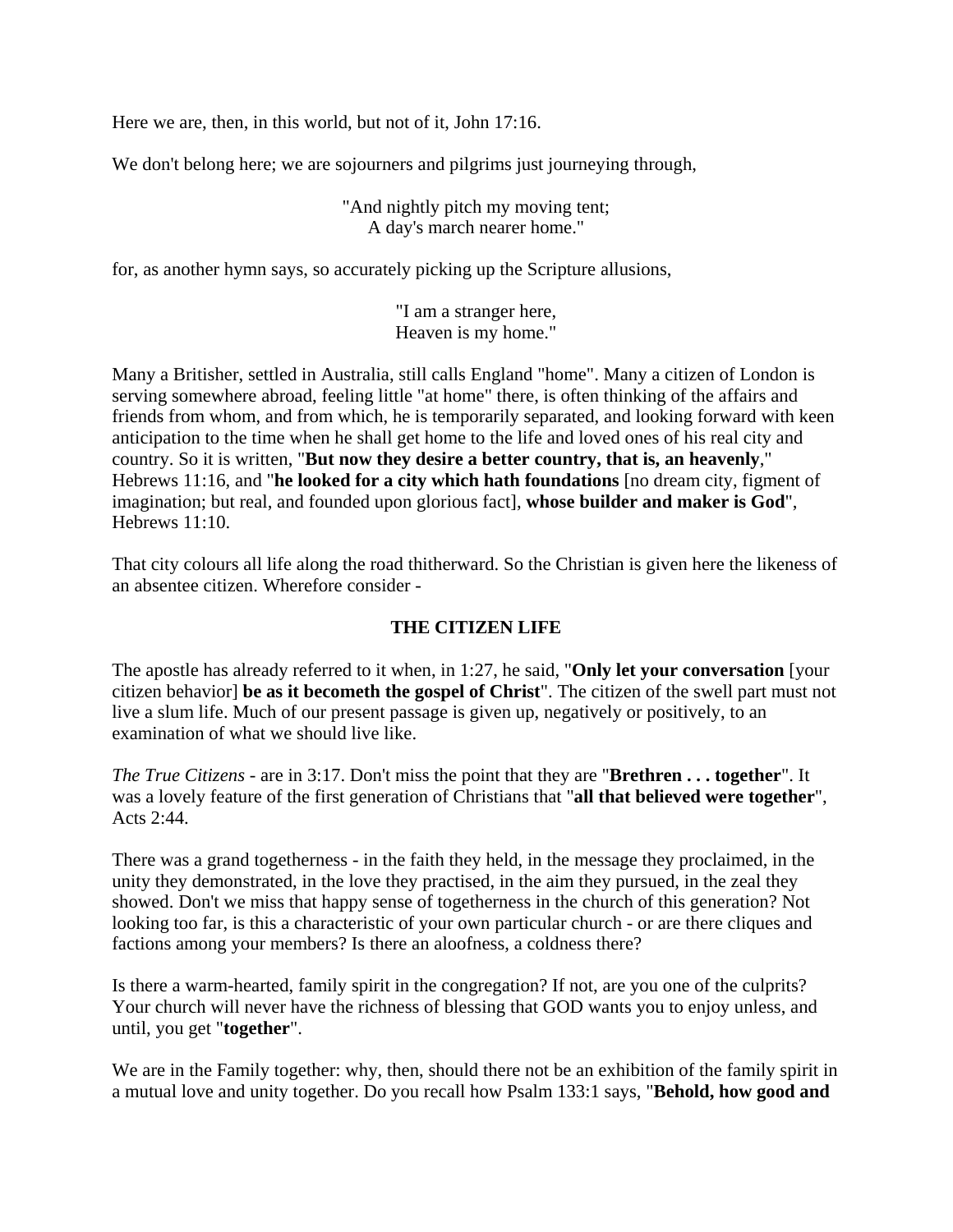## **how pleasant it is for brethren to dwell together in unity!**"

Notice how the brief Psalm concludes (3), "**for there the Lord commanded the blessing**". Where there is togetherness, there is blessing. Paul now goes on to tell these Philippian believers that Christian citizens are noteworthy for their capacity for following.

Citizens of Scotland in Dunedin, New Zealand, will doubtless follow much of the custom of the Old Country - perhaps they still take salt to their porridge?

Citizens of London, residing for business purposes in Siam, will follow still some of the characteristic colloquialisms and mannerisms of their cockney source.

Citizens of Rome would follow the order and habits and outlook of Imperial Headquarters wherever they were situated. You would recognise a Roman centurion anywhere, even when he was in mufti. So it is with the people we are specially considering here: the Citizen of Heaven should follow heavenly ways.

Paul bids his Philippians follow

(a) "**Me**" - does that sound egotistic? I should be surprised if he meant it so. Rather would I think it well to place it alongside of such statements as "**Not I, but Christ**", in Galatians 2:20; and "**Not I, but the grace of God**", in I Corinthians 15:10. It is only in that spirit of real humility that this man urges his friends to follow. Moreover, he seems immediately to tone it down by recommending them to take

(b) "**Us**" - for an example. Is this just what we call an editorial plural? Perhaps; or, possibly, he is including with himself such people as Timothy, Epaphroditus, and Luke, as fellow-exemplaries. All of these were well known in the Philippian church; and the apostle may well have pointed to them as good examples of the way that citizens should behave.

Take note, he says, of other professing Christians, and see if they come up to the standards that these leading believers set. "**Mark them which walk**" - that sloucher, and that soldier - and pattern your own carriage accordingly; for surely it is the vigour and uprightness of the military way that you will desire to emulate, as is becoming to those who bear the proud title of the Citizen of Heaven. One's mind goes back to this same Paul on the shipwreck.

A fine upstanding Roman centurion is on board with him, bearing himself with pride, even in the midst of the tempestuous conditions, as the conscious representative of his Emperor.

Yet, there is a prouder man there even than Captain Julius, it is Paulos, "little" Paul: listen to him, and catch the tone of pride in his voice, "**God, whose I am, and whom I serve**," Acts 27:23. Follow "**me**", he now says, follow "**us**", who seek to walk as true and keen representatives of our Heavenly Master.

It is impossible to leave this theme without recalling what he said of other Christians, that they followed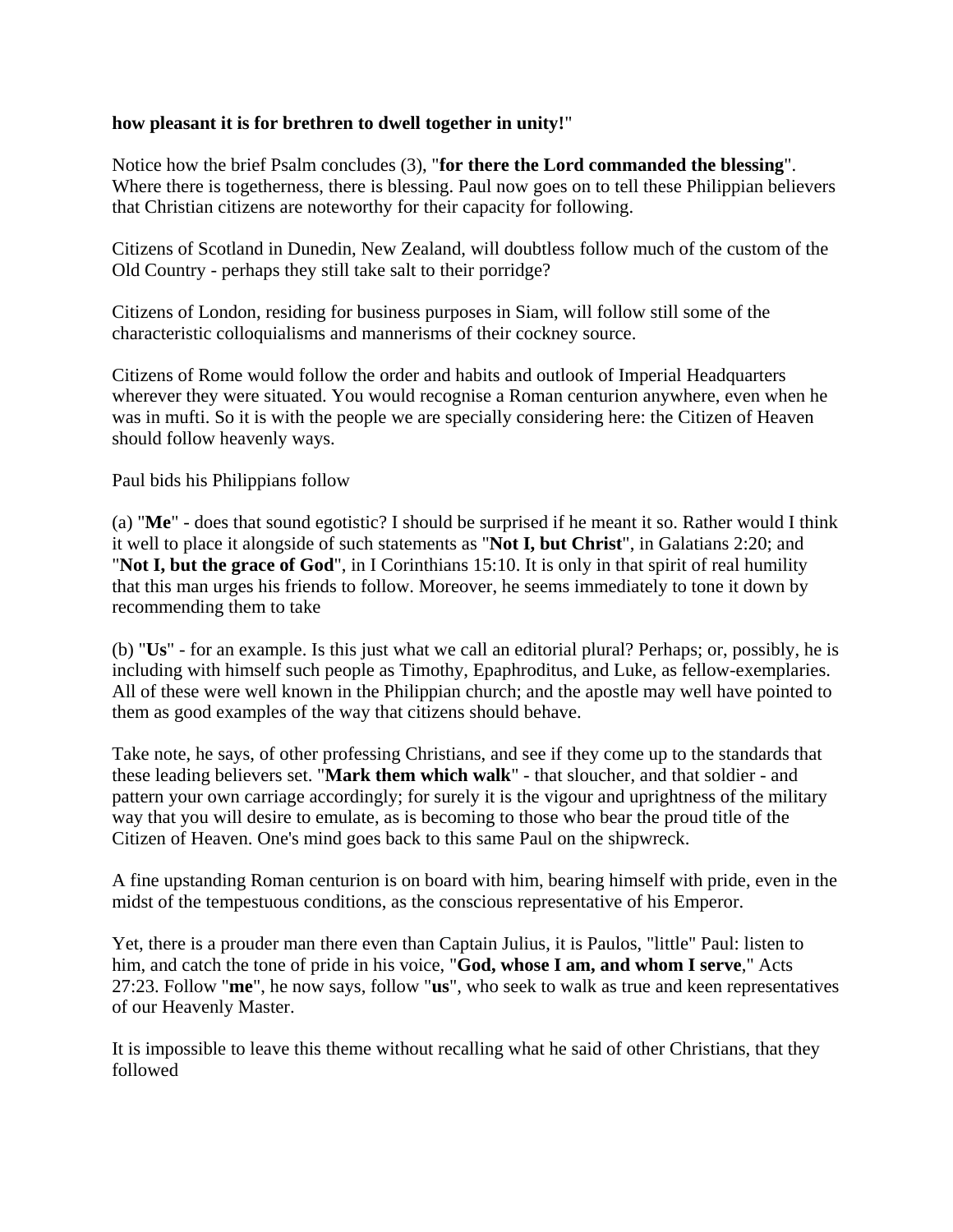(c) "**The Lord**" - "**ye became followers of us, and of the Lord**", I Thessalonians 1:6. So close were these leaders to their Lord that, to follow them was, almost automatically, to follow Him.

How magnificent a claim could we possibly make it? That if they followed us, they would, ipso facto, be following the Lord?

*The False Citizens* - are in 3:18-19.

(a) Their profession - was evidently that they were Christians; but they were not true, not sincere; indeed, they were "**enemies**" in disguise. Open enemies, scorners, are bad enough; but I feel sure that they do less harm to the cause of CHRIST than those who pretend to be on His side, who for some material, or social, gain masquerade as believers, while all the while despising the whole business.

"**Wolves in sheep's clothing**", our Lord described them. Dogs and pigs pretending to be sheep; but, sooner or later, proved by their backsliding to have been never sheep at all. says II Peter 2:22.

What damage such people do to the Lord's name and honour people of the world take them at their own estimation, and when their conduct contradicts their profession, when they are thus "found out", the worldlings say that all these Christians are hypocrites and their religion is no earthly use. They fail to differentiate between the False Citizens and the True Citizens.

(b) Their end - Their "**end is destruction**." Alas, they have turned many away from the faith because of their behaviour. Many who might have joined us on the Narrow Way have been discouraged, and have elected to remain with the majority, Matthew 7:13, on their sad way to destruction.

Now these false friends themselves traverse the dark road to their proper end, even as Judas went "**to his own place**", Acts 1:25. What a false citizen that man was!

(c) Their god - Their "**god is their belly**." While most eat to live, these live to eat. To satisfy their physical appetite, and, indeed, their sensual, lustful appetite, is all they care for, After all, your "**god**" is the thing, or person, that comes first in your thoughts, that you most want to please; and the belted portion of their anatomy occupies the place of a deity with quite a number of folk. These here are among these worshippers.

F. B. Meyer told the story of a man of wealth who was taking his friend round his magnificent mansion, in which a spacious chamber was dedicated to be a chapel. The visitor, who thought of little else than good living, on entering the chapel, said, "What a magnificent kitchen this would make." Whereupon his host replied, "You are mistaken, this is not a kitchen; when I have made my belly my god, then I will make my chapel my kitchen, but not before."

Applying the story to "many" whose one thought is food and drink, Dr. Meyer's comment was, "There is no chapel in their life, it is all kitchen."

(d) Their shame - "**whose glory is in their shame**." That is, they glory in things of which they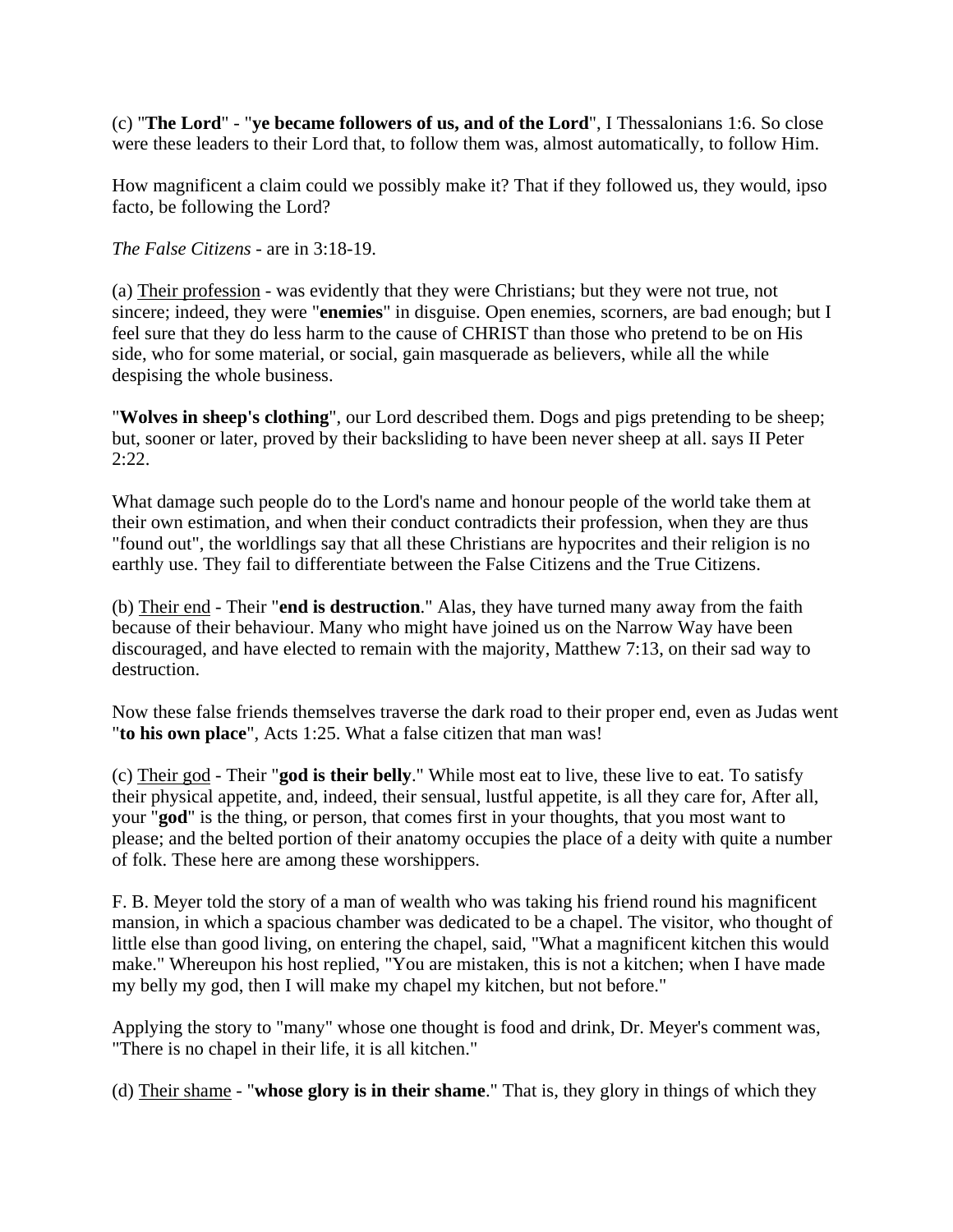ought to be ashamed. As Plummer puts it, "their boasted liberty was shameful slavery to lust."

There are in every age, perhaps in every country, those who wickedly make game of shame. Such people swarmed in parts of Rome, from which Paul was writing. It is not to be necessarily implied that persons described in these verses 18-19 were to be found in the ranks of this Philippian church, though it might be true in Rome, Romans 1:21-32. The apostle is only concerned to warn his friends because corruption, like dry rot, has an extraordinary quality of spreading; and, as a Latin author put it, "The corruption of the best is the worst." Let all Christians beware: "**let him that thinketh he standeth take heed lest he fall**."

(e) Their mind - "**who mind earthly things**". Like John Bunyan's Man with a Muck-rake - quite unconscious of the heavenly messenger holding over his head a golden crown, because his eyes are on the ground, completely occupied with the menial task of sweeping together the refuse about him.

If these of our verse were truly Citizens of Heaven, their minds would have been set on heavenly things. "**If ye then be risen with CHRIST**, [The 'if' does not imply any doubt. The Greek construction simply means '*Since ye then . . .*'] **seek those things which are above . . . set your affection on things above, not on things on the earth**", Colossians 3:1-2.

What a terrible indictment of human beings - indeed, of professing, though not real, Christians. Paul feels that, in the case of these Philippians, who have only recently come out of impure heathendom, the danger of infection was very real. So he has told them about it "**often**", and withal "**weeping**" (18).

The Cross meant so much to Paul; and it moves him to tears that those renegades have so far demeaned themselves as to become "**the enemies of the Cross of CHRIST**" - not merely of it, but of Him.

Thomas Kelly was moved to write -

"We sing the praise of Him who died, Of Him who died upon the cross,

The sinner's refuge here below, The angel's theme in Heaven above."

It was more than the deeply emotional apostle could stand to think of people speaking ill of that, and of Him, he held so dear. What does the Cross, the crucified Lord, mean to us?

We speak not just now of its eternal meanings, of its mighty victories - but of the sheer love there displayed for such undeserving sinners. Shall we let that love now lead us on to speak of -

# **THE CITIZEN'S LORD**

As all Roman citizens owed obedience, loyalty, and allegiance to their Emperor, so do the Heavenly citizens owe the same to Heaven's Lord. This JESUS was "**born... Saviour**", Luke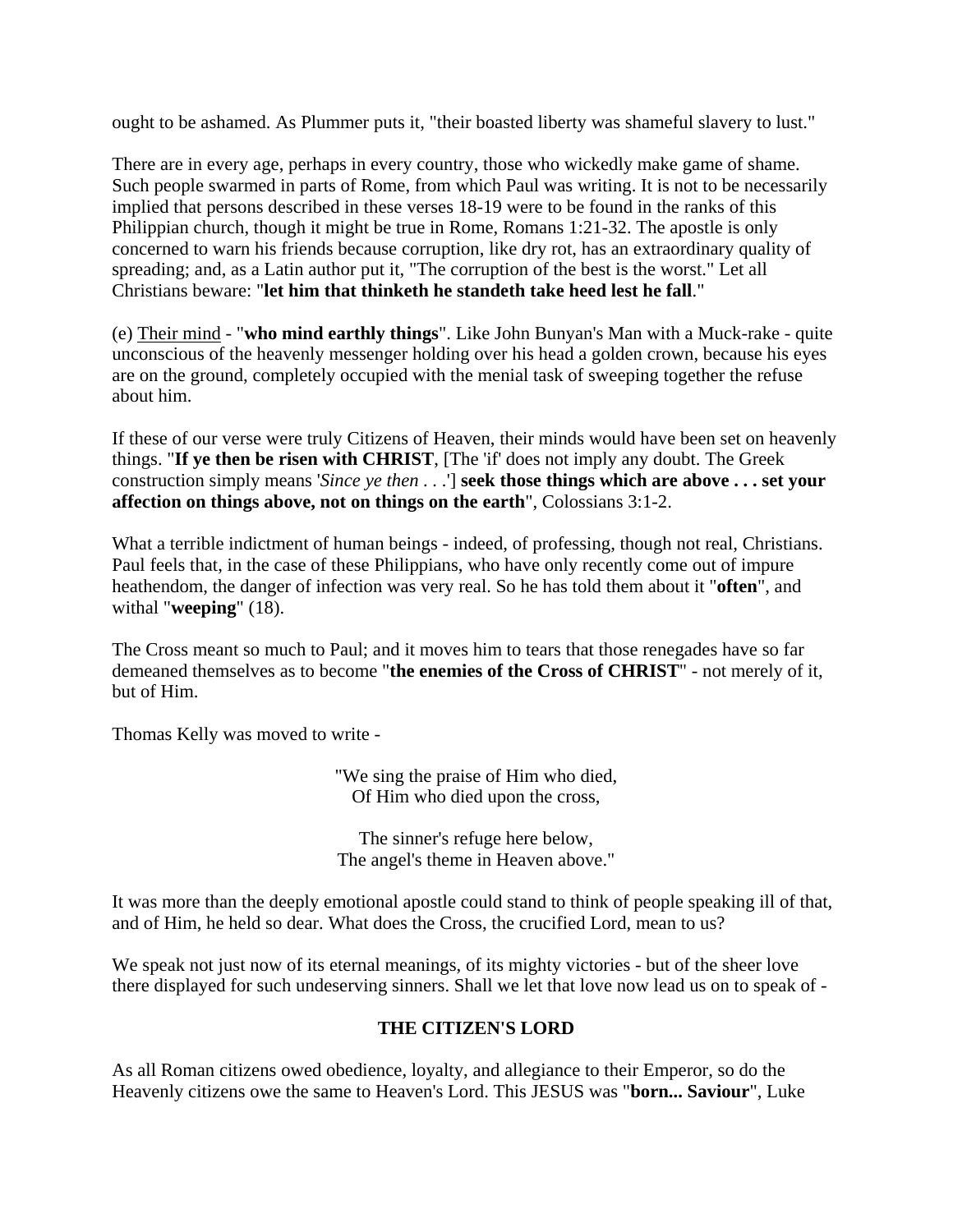2:11 - and we have [have we?] accepted Him as our Saviour. He was also said to have been "**born King**", Matthew 2:2 - have we acclaimed Him as our King? Does He actually rule over everything?

> "If you do not crown Him Lord of all, You do not really crown Him Lord at all."

That is true, isn't it? Think it out. Put it right. Keep it up.

Let us dwell upon the happy thought of our glorified, and glorious, Lord. And first of

(a) His Coming Return - "**from whence also we look for the Saviour, the Lord Jesus Christ**" (20). Yes, He is not only "**a Saviour**", Luke 2:11; but, as here, "**the Saviour**", the only one, "**there is none other . . . whereby we must be saved**", Acts 4:12; can you go further and say, "**My Saviour**", Luke 1:47? Again I press the matter upon you, lest, if His return be near, His coming should find you unprepared to meet Him.

Do I seem to detect nowadays, in most unexpected quarters, a newly awakened interest, and even belief, in the Second Advent? Thank GOD if it be so. Certainly that would happily correspond with the striking emphasis on the subject that we find in the Bible - for, with the one exception of the Atonement, there is no other theme that is so often referred to in Scripture. It ill becomes any citizen, therefore, to omit it from his consideration.

What a thrill it would be if, for instance, it were announced to these Philippian Roman citizens that the Caesar was planning to pay them a visit. Imagine how the streets would be cleaned, the houses decorated, the people prepared. That is what, in joyous reality, is going to happen to those who dwell in Heaven Below - our Saviour, King and Lord is actually coming again.

Such is "**that blessed** [happy] **hope**" of which Paul writes to Titus (2:13). It is an interesting grammatical point that, in our twentieth verse, while "**Heaven**" is in the plural, "the Heavens", "**whence**", for "which", is in the singular - denoting, perhaps, a specific point in the Heavens: might it be the city gate? Ye earth-wide citizens, keep your eyes often on that gate, through which He entered in ascension glory, Hebrews 9:24, and from which He will one day emerge in advent glory.

Says one commentator, "Oh! When will those pearly gates open? When will that cavalcade issue forth? When through the dim haze will the Lord come, riding upon His white horse, and followed by the army of Heaven?"

What a hope; what a day; what a scene, what a triumph; what a joy! Oh that, being unafraid, and unashamed, we may be happily ready to join in the welcome to the Returning King.

There is next to be considered

(b) His Transforming Grace - "**who shall change our vile body, that it may be fashioned like unto His glorious body**" (21). What amazing changes His advent will bring about.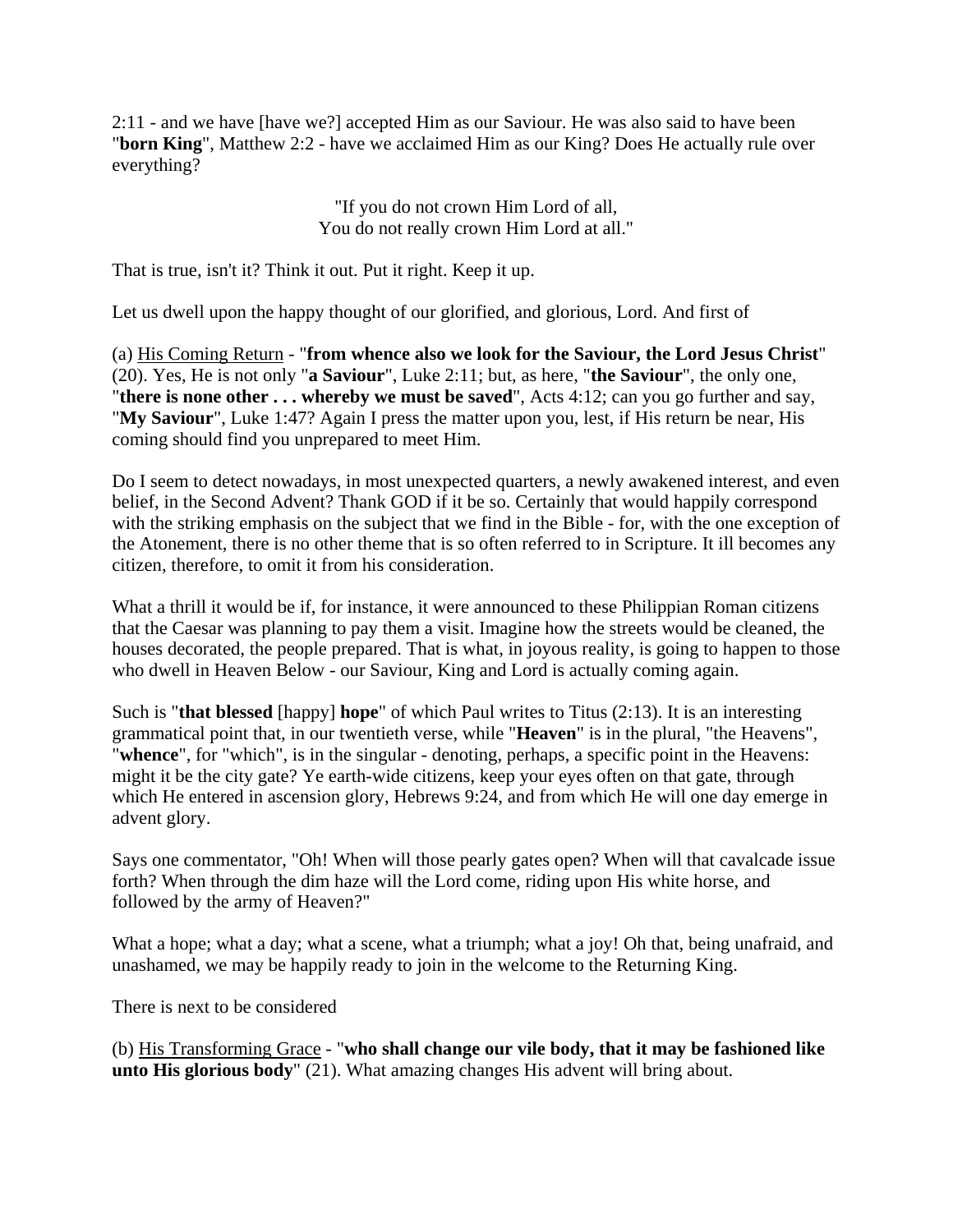- *Changes in world government* - "**Behold, a King** [the coming King] **shall reign in righteousness**", Isaiah 32:1;

- *Changes in geographical contour* - "**His feet shall stand in that Day** [the coming Day] **upon the Mount of Olives... and the Mount of Olives shall cleave in the midst . . . and there shall be a very great valley; and half of the mountain shall remove toward the north, and half of it toward the south . . . And it shall be in that day, that living waters shall go out from Jerusalem ... And the Lord shall be King over all the earth**" Zechariah 14:4, 8-9;

- *Changes in animal characteristic* - "**the wolf also shall dwell with the lamb, and the leopard shall lie down with the kid; and the calf and the young lion and the fatling together . . . and the cow and the bear shall feed . . . and the lion shall eat straw like the ox . . . they shall not hurt nor destroy in all My holy mountain**", Isaiah 11:6-7, 9;

- *Changes in personal character* - "**we shall be like Him; for we shall see Him as He is**", I John 3:2, one of the most amazing changes of all;

- *Changes in human bodies* - are the particular alterations here under review. "**Our vile body**" the adjective does not really bear the significance that we attach to it to-day: "the body of our humiliation" is much the idea - says Lightfoot, "the body which we bear in our present low estate, which is exposed to all the passions, sufferings, and indignities of this life." This body of ours, then, beset with limitations, nerves, injuries, is, at His Coming to be completely transformed to be like "**His glorious body**."

Remember the body of His Transfiguration splendour, the body of His Resurrection wonder, the body of His Ascension beauty - what glory! And my body is to be something, somehow, like that. Amazing!

A more detailed examination of the marvel is given in I Corinthians 15.

So we come to

(c) His Almighty Power - "**according to the working whereby He is able even to subdue all things unto Himself**" (21).

- "**Able to save**", says Hebrews 7:25.
- "**Able to succour**", says Hebrews 2:18.
- "**Able... to subdue**", says the verse here.

Indeed, there is no limit to what He is able to do for us. Things that can't be can be, if He is there. Look at the Bible Home of Incurables, Mark 5.

*The men's ward contains that poor hopeless, helpless man, Legion* - "**no man could bind him . . . neither could any man tame him**." Until the Good Physician enters the ward: then the impossible cure is wrought!

*The women's ward has a poor, distressed soul* - "**suffered many things of many physicians, and had spent all that she had, and was nothing bettered, but rather grew worse**." Twelve